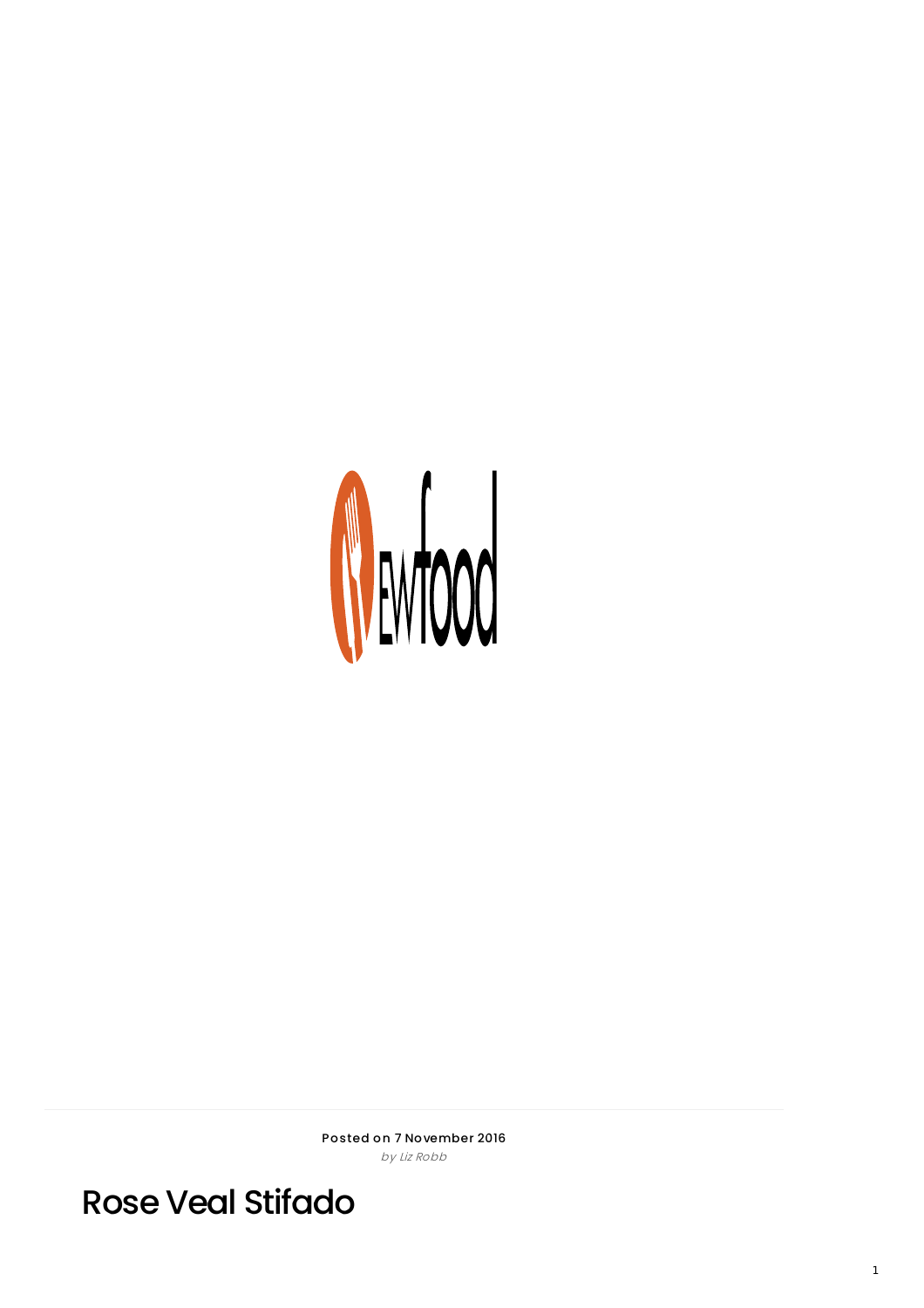

## Ingredients

About 850g rose veal 4 tablespoons of extra virgin olive oil 1 large onion 3 fat cloves of garlic 250ml red grape juice 2 tablespoons of balsamic vinegar 2 stems of rosemary 3 bay leaves A little grated nutmeg Half a teaspoon of cinnamon Half a teaspoon of allspice 2 heaped tablespoons of tomato puree Salt and freshly ground black pepper 4-5 large vine tomatoes 500ml good vegetable stock 600g small shallots Servings 4 Person

## Preparation

- 1 Trim the meat and cut it into large bite sized pieces. Heat a tablespoon of olive oil in a large frying pan and quickly sear the meat, browning it on all sides, then lift the pieces out of the pan with a slotted spoon and leave to one side on a plate. You will probably need to do this in 2 or 3 batches.
- 2 Peel and finely slice the onion then peel and finely chop the garlic. Heat another 2 tablespoons of olive oil in the same pan that the meat was cooked in, then gently sauté the onion on a low heat for 2-3 minutes, add the garlic and cook for another 2 minutes.
- 3 Pour in the grape juice, add the balsamic vinegar, bring to a simmer and cook gently for 5 minutes, stirring as you do so to incorporate any juices or bits of meat on the bottom.
- 4 Meanwhile, score the tomatoes and cover in boiling water, drain and peel off the skins.